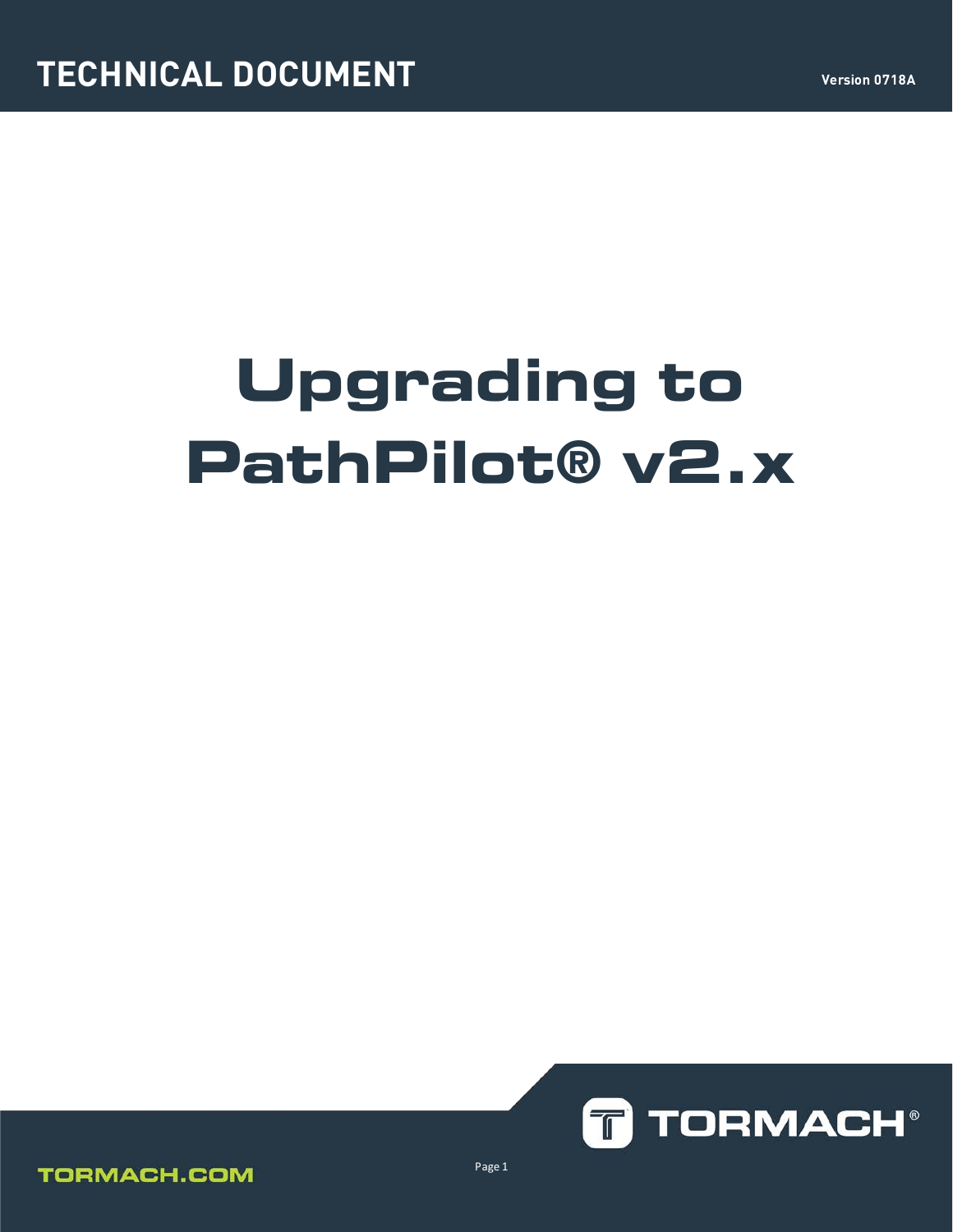## **1.1 PRODUCT INFORMATION**

**Product:** This kit includes one [PathPilot® v2.0 Upgrade \(PN 38249\).](https://www.tormach.com/store/index.php?app=ecom&ns=prodshow&ref=38249)

## **1.2 PURPOSE**

This document gives instructions on installing the PathPilot® v2.0 Upgrade.

## **1.3 WHAT'S NEW IN PATHPILOT® V2.X**

PathPilot® v2.x includes a new core operating system. While the PathPilot® v2.x operating system has the same features and functionality as PathPilot® v1.9.13, it has a number of improvements, including:

- **Wi-Fi networking.** For information, see ["Enabling Internet](#page-7-0) [Connection \(Optional\)" \(page 8\)](#page-7-0).
- **.** Dropbox stability. For information, see ["Connect to Dropbox](#page-7-1) [\(Optional\)" \(page 8\).](#page-7-1)

When you upgrade PathPilot® from v1.x to v2.x, your ability to complete jobs using your machine should not be affected. If you have problems, we can help. Email **[support@tormach.com](mailto:support@tormach.com)** to contact Tormach Technical Support for guidance on how to proceed.

For a complete list of improvements included in PathPilot® v2.x, see **[tormach.com/pp-updates](https://www.tormach.com/updates)**.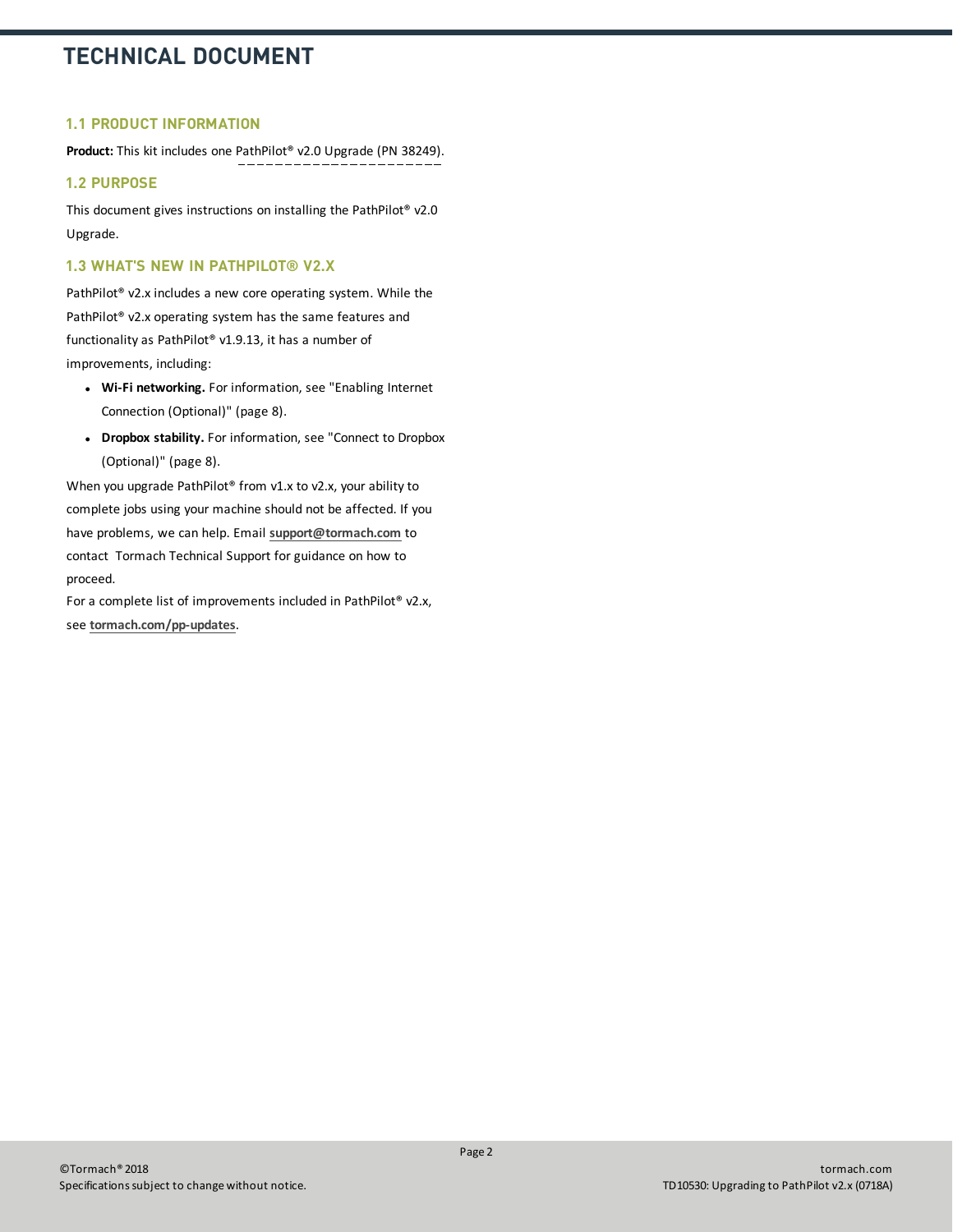## **2.1 PATHPILOT® V2.X UPGRADE PROCEDURE**

*NOTICE!* Because PathPilot® v2.x is a major upgrade, it overwrites the internal drive of the PathPilot® controller. You must complete the upgrade procedures in the order specified. If you do not follow the order listed, you risk losing all G-code files, settings, and tool and offset information.

Complete the upgrade procedure in the following order:

- 1. ["Update to PathPilot® v1.9.x" \(below\)](#page-2-0)
- 2. ["Create Backup Files" \(below\)](#page-2-1)
- <span id="page-2-0"></span>3. ["Install PathPilot® v2.x" \(on the next page\)](#page-3-0)
- **2.1.1 Update to PathPilot® v1.9.x**

Before upgrading to PathPilot® v2.x, you must make sure the PathPilot® controller is updated to the latest version of PathPilot® v1.9.x. The latest version of PathPilot® v1.9.x has settings that improve the backup process, so you must update to this version before backing up your files.

To update to PathPilot® v1.9.x:

1. From the PathPilot® interface, locate the machine configuration and software version, as shown in the following example.



*Figure 2-1: Machine configuration and software version in PathPilot®.*

- 2. Make note of the current machine configuration, which you need to re-enter after upgrading.
- 3. Make note of the current software version.
- 4. From **[tormach.com/pp-updates](https://www.tormach.com/updates)**, identify the latest version of PathPilot® v1.9.x available.
- 5. Depending on the version of PathPilot® installed, do one of the following:
	- If you have the latest version of PathPilot® v1.9.x: Go to ["Create Backup Files" \(below\)](#page-2-1).
	- If you do not have the latest version of PathPilot® v1.9.x: Go to Step 6.
- 6. From **[tormach.com/pp-updates](https://www.tormach.com/updates)**, download the most recent PathPilot® update file.
- 7. Transfer the PathPilot® update file to a USB drive.
- 8. On the PathPilot<sup>®</sup> controller, insert the USB drive.
- 9. Make sure the PathPilot® controller is powered on.
- 10. Push in the red **Emergency Stop** button.
- 11. From the PathPilot® interface, on the **Status** tab, click **Update**.



*Figure 2-2: Update button on the Status tab.*

- 12. Select the PathPilot® update file on the USB drive, and then click **Update**.
- 13. Follow the instructions on the screen to restart the PathPilot® controller.
- 14. When restarted, the PathPilot® v1.9.x interface displays.
- <span id="page-2-1"></span>15. Goto ["Create Backup Files" \(below\)](#page-2-1).

## **2.1.2 Create Backup Files**

1. On the PathPilot® controller, insert a blank, formatted USB drive.

**NOTE:** To prevent errors when backing up and restoring files, only use a blank, formatted USB drive. Do not use the PathPilot® v2.0 Upgrade.

2. From the PathPilot® interface, on the **Main** tab, in the **MDI Line** DRO field, type **ADMIN SETTINGS BACKUP**.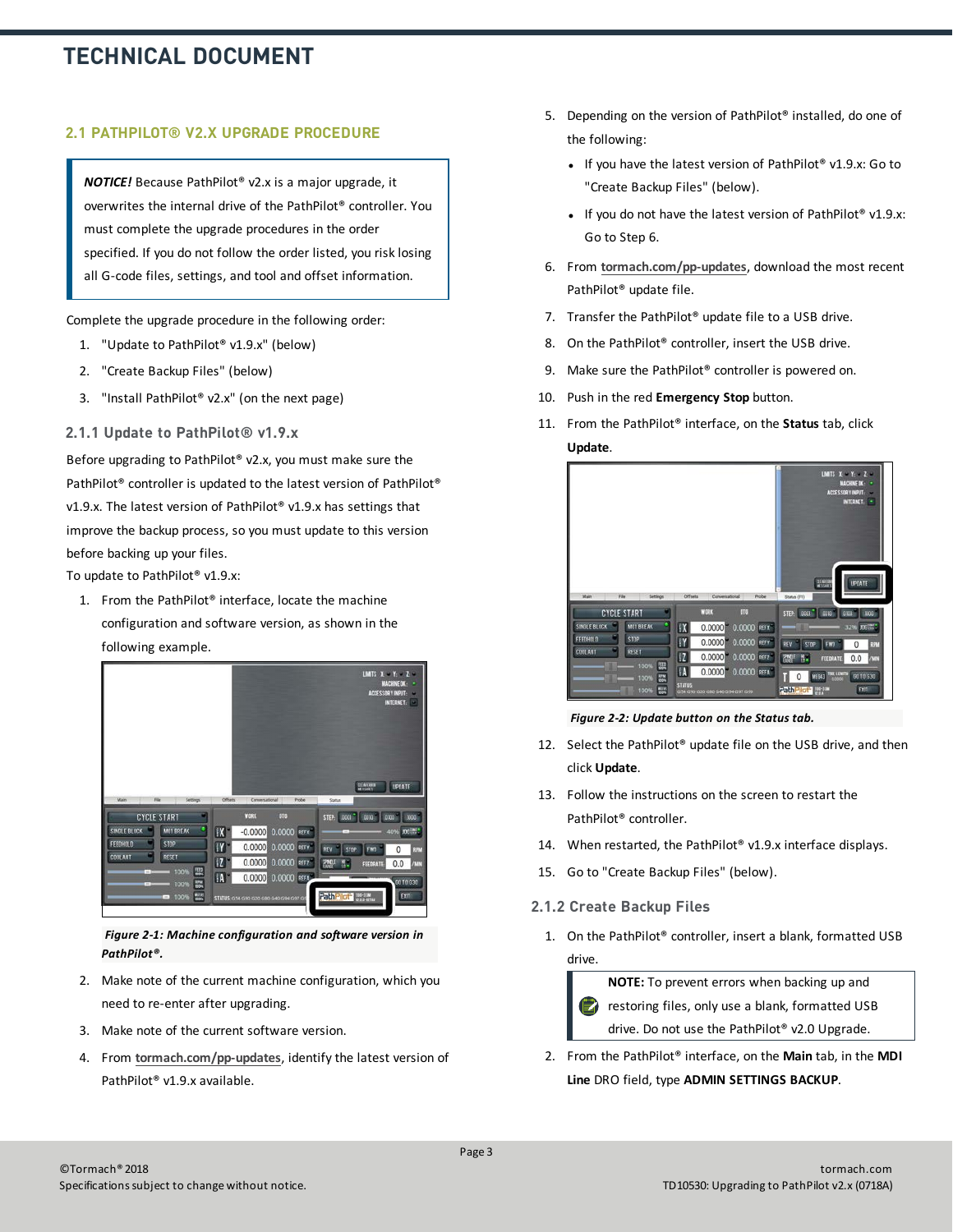3. Press **ENTER** on the keyboard.

PathPilot® generates a backup **.zip** file, and the **Admin Settings Backup** dialog box displays.



*Figure 2-3: Admin Settings Backup dialog box.*

- 4. From the **Admin Settings Backup** dialog box, specify where on the PathPilot® controller to save the backup **.zip** file.
- 5. Click **Save**.

The backup **.zip** file is saved on the PathPilot® controller.

6. You must manually transfer the backup **.zip** file — along with other files you want to back up (like G-code programs) — from the PathPilot® controller to a USB drive. From the PathPilot® interface, on the **File** tab, in the **Controller File** window, select the backup **.zip** file and any other files you want to back up.



*Figure 2-4: Controller File window on the File tab.*

**NOTE:** Files must have unique names. If they do (2) not, PathPilot® prompts you to overwrite or rename files, or cancel the file transfer.

- 7. To prevent errors, make sure you do not include the following folders:
	- <sup>l</sup> **logfiles**
	- <sup>l</sup> **media**
- <sup>l</sup> **ReleaseNotes**
- <sup>l</sup> **subroutines**
- <sup>l</sup> **USB**
- 8. Click **Copy to USB**.

The files are copied and display in the **USB File** window.

- 9. From the PathPilot® controller, eject the USB drive.
- 10. From the PathPilot® interface, click **Exit**.
- 11. Verify that all files are properly saved. On a device other than the PathPilot® controller, insert the USB drive, and review the list of files on the USB drive.
- 12. *(Optional)* As an extra precaution, copy all the files onto the device.
- <span id="page-3-0"></span>13. Goto ["Install PathPilot® v2.x" \(below\).](#page-3-0)

#### **2.1.3 Install PathPilot® v2.x**

- 1. On the PathPilot® controller, make sure that there are no USB drives inserted.
- 2. Insert the PathPilot® v2.0 Upgrade.
- 3. Verify that the red **Emergency Stop** button is pushed in. If it is not, you must push it in.
- 4. Power off, then power on, the PathPilot® controller.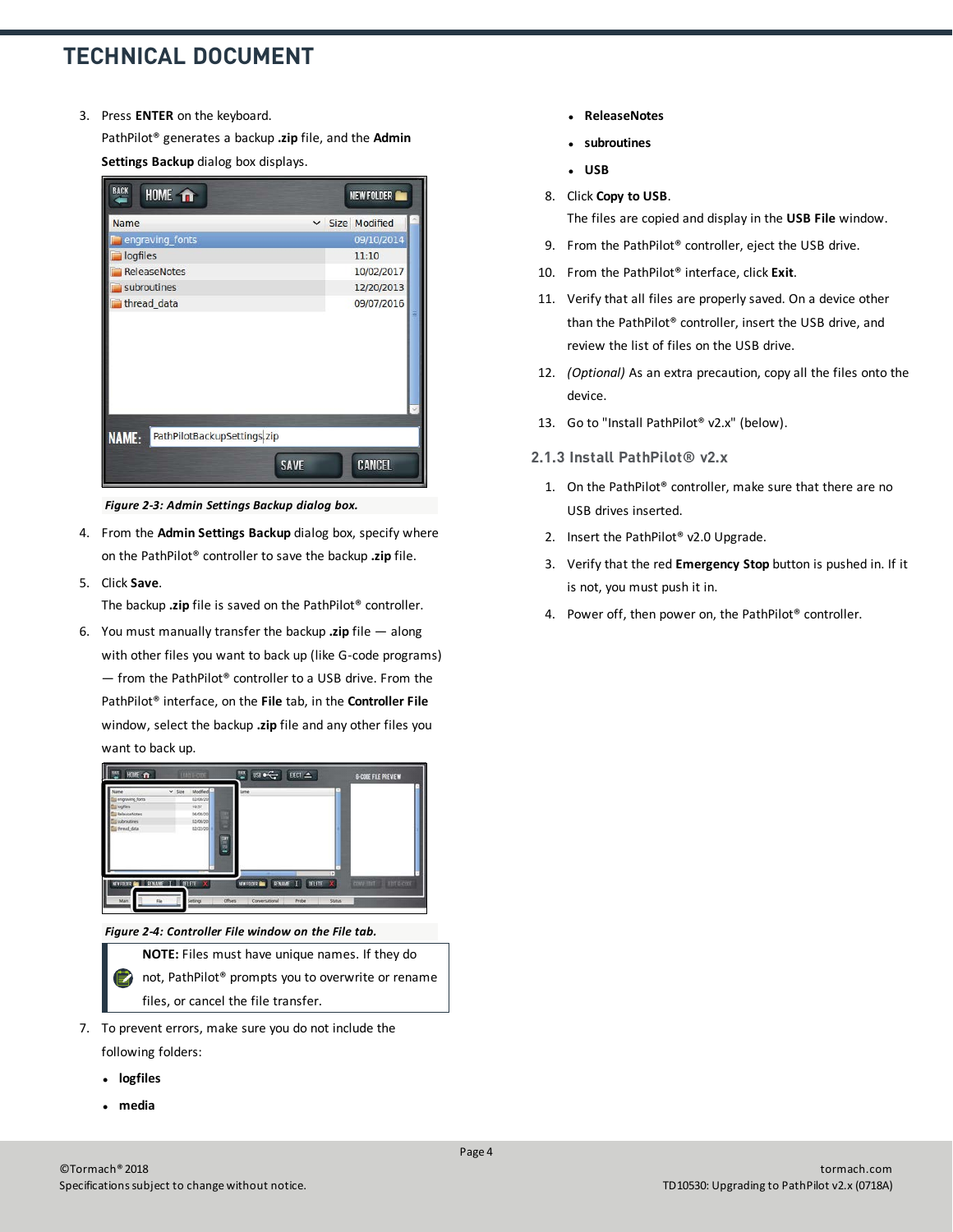信

5. When the PathPilot® controller powers on, repeatedly press **F10**, **F11**, and **F12** on the keyboard in rapid succession until the BIOS boot menu displays.



time. Depending on when you purchased the

PathPilot® controller, the exact key required to access the **BIOS** boot menu varies.

A **BIOS** boot menu displays, similar to the following image.

| Please select boot device                                       |
|-----------------------------------------------------------------|
| P1: ASUS DUD-E818AAT a                                          |
| PO: UDC UD2500AAKX-75U6AA0                                      |
| UEFI: General UDisk 5.00                                        |
| General UDisk 5.00                                              |
| <b>Enter Setup</b>                                              |
| 1 and 4 to move selection<br><b>ENTER</b> to select boot device |

#### *Figure 2-5: BIOS boot menu.*

If the **BIOS** boot menu does not display, you must try pressing a different key to access it. Repeat Steps 4 through 5.

6. From the **BIOS** boot menu, select the USB device option and press **ENTER** on the keyboard.

#### For example, select **General UDisk 5.00**.



**UEFI**, or **WDC**. For example, do not select

**UEFI: General UDisk 5.00**. Depending on when you purchased the PathPilot® v2.0 Upgrade, the device name varies.

The **Startup Options** screen displays.



#### *Figure 2-6: Startup Options screen.*

If the **Startup Options** screen does not display, you must try selecting a different device to access it. Repeat Steps 4 through 6.

7. From the **Startup Options** screen, select **R-Drive Image GUI (Graphic Mode)**.



8. Press **ENTER** on the keyboard.

#### The **R-Drive Image License Agreement** dialog box displays.

**NOTE:** If the **R-Drive Image License Agreement**

dialog box displays and you did not press **ENTER** on

the keyboard, this indicates that **R-Drive Image**

**GUI (Graphic Mode)** was automatically selected

from the **Startup Options** screen.

9. From the **R-Drive Image License Agreement** dialog box, click **Yes**.

## **License Agreement** sise Agreement<br>Please read the following important information before continuing Please read the following License Agreement. Use the scroll bar or press the Page Down key to view the<br>rest of the agreement. R-Drive Image System Recovery OEM Copyright(c) 2001-2016 R-tools Technology Inc.<br>All rights reserved.  $\hat{=}$ T END-USER LICENSE AGREEMENT<br>IMPORTANT-READ CAREFULLY: This End-User License Agreement ("EULA") is a legal agreement<br>between you (either an individual or a single entity) later referred to as "LICENSEE" and R-tools<br>Technolog By using the SOFTWARE or the SUPPORT SERVICES, you represent and warrant that  $\frac{187}{100}$  using the such twater or the sub-r-Oct Sectionsby agreement and to adhere to this EULA, and that<br> $\frac{1}{100}$  will use the SOFTWARE and the SUPPORT SERVICES only in accordance with this EULA and that<br> $\frac{1}{10$ Do you accept all of the terms of the preceding License Agreement? If you choose No, Program will close.<br>To run you must accept this agreement. Yes No

#### *Figure 2-7: R-Drive Image License Agreement dialog box.*

An **R-Drive Image** overwrite caution displays.



*Figure 2-8: R-Drive Image overwrite caution.*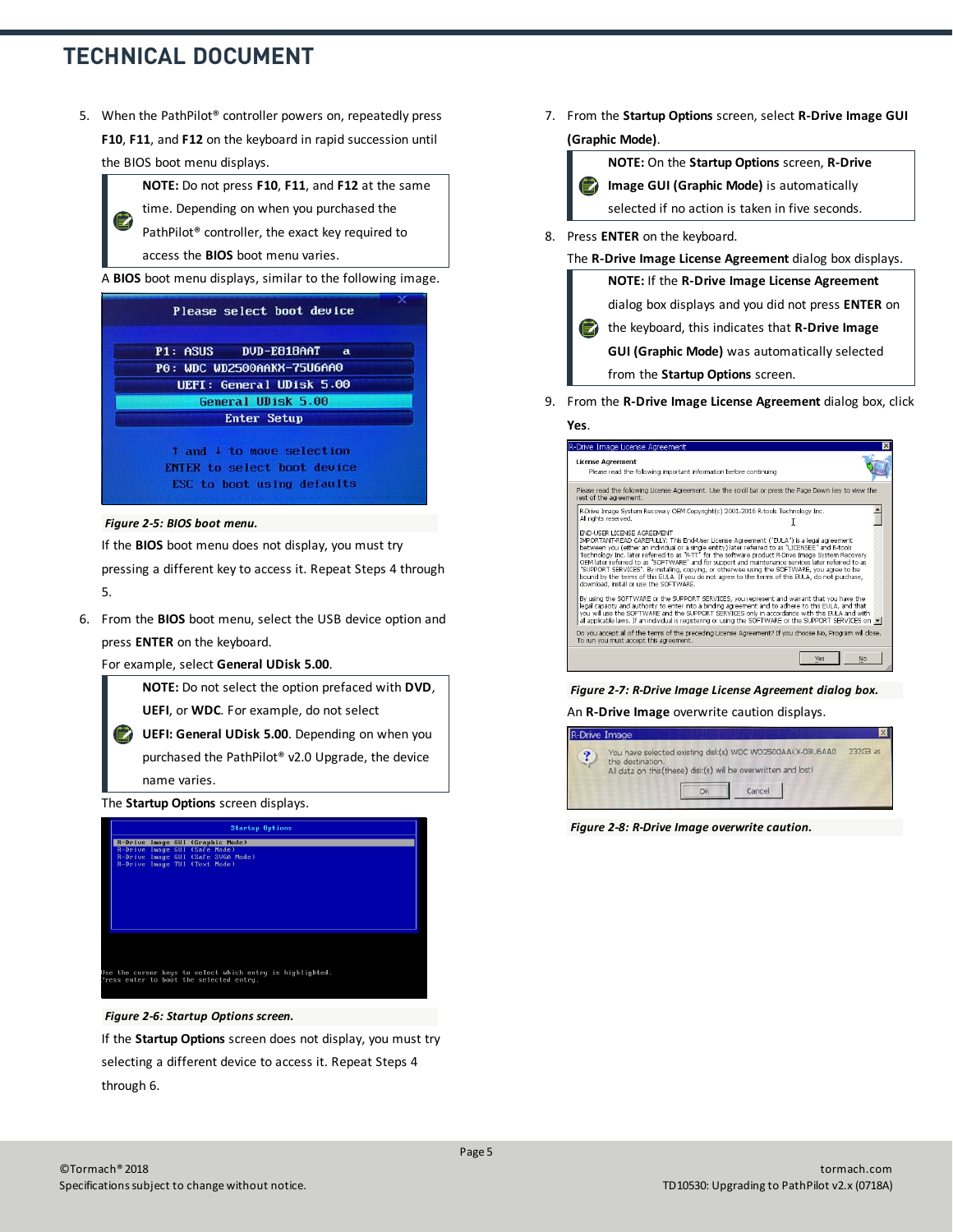10. Click **OK**.

The the **R-Drive Image System Recovery** window displays.



*Figure 2-9: R-Drive Image System Recovery window.*

11. From the **R-Drive Image System Recovery** window, click **Start**.

The PathPilot® installation starts and continues for about 10 minutes. When done, an installation confirmation displays.

| R-Drive Image |                                                                                                   |  |
|---------------|---------------------------------------------------------------------------------------------------|--|
|               | Disk image restored successfully.                                                                 |  |
|               | Click OK to restart your system, or remove the startup disk and turn your<br>system off manually. |  |
|               |                                                                                                   |  |

*Figure 2-10: Installation confirmation.*

- 12. Click **OK**.
- 13. From the PathPilot® controller, eject the PathPilot® v2.0 Upgrade.
- 14. Power off, then power on, the PathPilot® controller.
- 15. You must configure the PathPilot® controller. Go to ["Configuring the PathPilot® v2.x Controller" \(page 7\)](#page-6-0).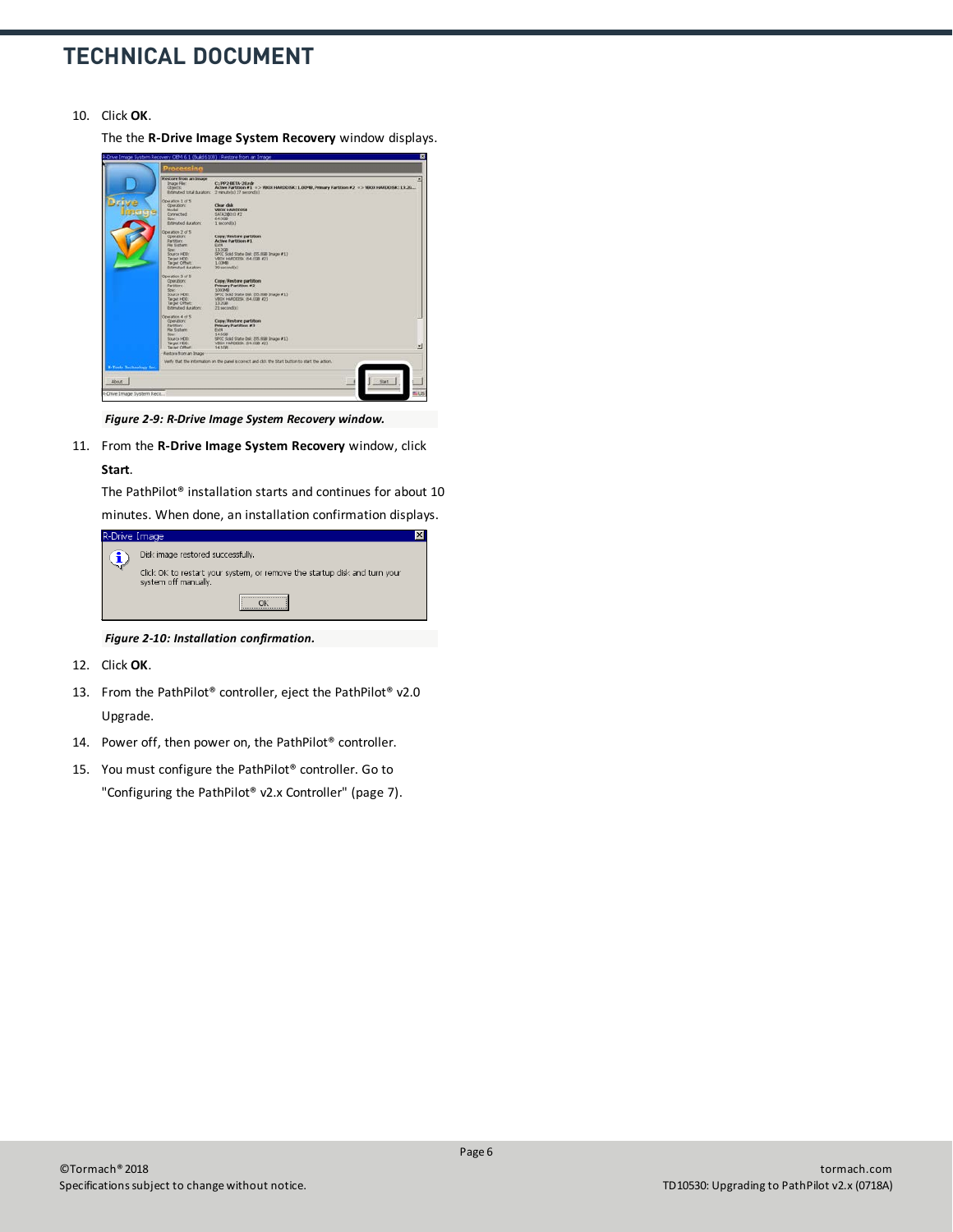## <span id="page-6-0"></span>**3.1 CONFIGURING THE PATHPILOT® V2.X CONTROLLER**

To configure the PathPilot® controller, complete the following steps in the order listed:

- 1. ["Select Your Machine in the PathPilot® Interface" \(below\)](#page-6-1)
- 2. ["Restore Backup Files" \(below\)](#page-6-2)
- 3. ["Enabling Internet Connection \(Optional\)" \(on the next page\)](#page-7-0)
- 4. ["Connect to Dropbox \(Optional\)" \(on the next page\)](#page-7-1)
- <span id="page-6-1"></span>5. ["Enable Automatic Updates \(Optional\)" \(page 10\)](#page-9-0)
- **3.1.1 Select Your Machine in the PathPilot® Interface**
	- 1. From the **Tormach Machine Controller Configuration** screen, select the machine that you are using with the PathPilot® operating system.



*Figure 3-1: Tormach Machine Controller Configuration screen.*

The PathPilot® interface displays.

- <span id="page-6-2"></span>2. Go to the next section, ["Restore Backup Files" \(below\).](#page-6-2)
- **3.1.2 Restore Backup Files**
	- 1. On the PathPilot® controller, insert the USB drive onto which you had copied your backup **.zip** file and other files.
	- 2. From the PathPilot® interface, on the **Main** tab, in the **MDI Line** DRO field, type **ADMIN SETTINGS RESTORE**.

3. Press **ENTER** on the keyboard.

The **Admin Settings Restore** dialog box displays.

| Name                                                    | $\checkmark$ | Size Modified |
|---------------------------------------------------------|--------------|---------------|
| engraving_fonts                                         |              | 02/08/2017    |
| logfiles                                                |              | 09:28         |
| <b>ReleaseNotes</b>                                     |              | 06/08/2017    |
| subroutines                                             |              | 02/08/2017    |
|                                                         |              |               |
| <b>CHOOSE SETTINGS BACKUP FILE TO RESTORE AND PRESS</b> |              |               |

*Figure 3-2: Admin Settings Restore dialog box.*

- 4. From the **Admin Settings Restore** dialog box, navigate to the backup **.zip** file on the USB drive, and then click **Open**. The PathPilot® operating system restores the backup, then restarts.
- 5. If you backed up any other files onto the USB drive, you must manually transfer the files to the PathPilot® controller. From the PathPilot® interface, on the **File** tab, in the **USB File** window, select the files you want to transfer.



*Figure 3-3: USB File window on the File tab.*



**NOTE:** To navigate backward, click **Back**. To navigate to the top level, click **USB**.

- 6. From the **Controller File** window, select the folder into which you want to copy the files.
- 7. Click **Copy From USB**.

The files display in the **Controller File** window.

**NOTE:** Files must have unique names. If they do not, PathPilot® prompts you to overwrite or rename EZ files, or cancel the file transfer.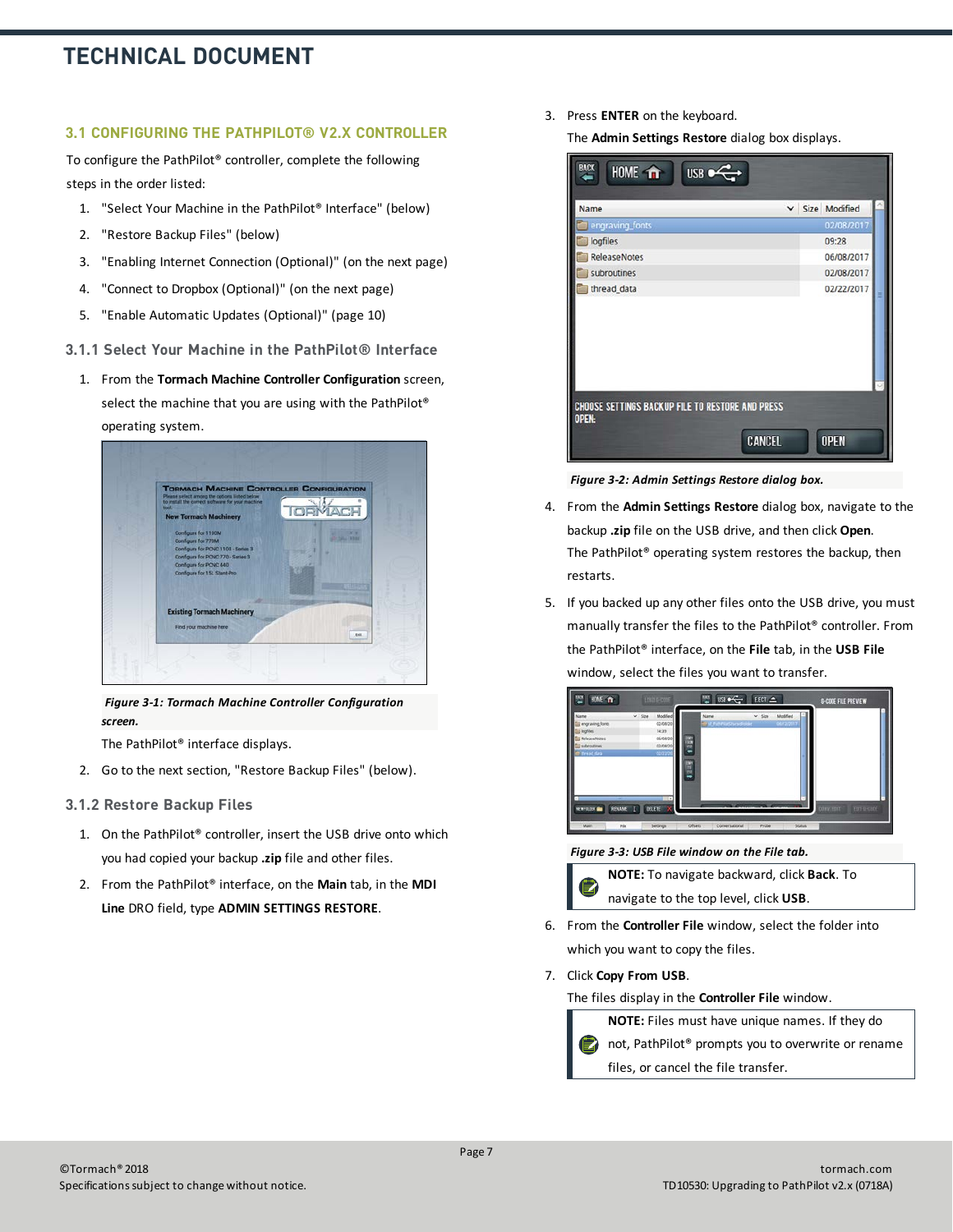8. If desired, you can enable an Internet connection in the PathPilot® controller, which allows you to use Dropbox with PathPilot®, and receive automatic PathPilot® updates. Go to the next section, ["Enabling Internet Connection \(Optional\)"](#page-7-0) [\(below\).](#page-7-0)

If you do not want to use these features, you have completed installing and configuring PathPilot® v2.x.

#### <span id="page-7-0"></span>**3.1.3 Enabling Internet Connection (Optional)**

If desired, you can enable an Internet connection on your PathPilot® controller to receive automatic PathPilot® updates, and save time while completing common tasks, like transferring files with Dropbox instead of a USB drive.

To enable an Internet connection:

1. From the PathPilot® interface, on the **Status** tab, click the **Internet** button.



*Figure 3-4: Internet button on the Settings tab.*

The **Network Configuration** dialog box displays.

| <b>BU</b> |                          |                        | <b>Network Configuration</b> |                     |               | ∣×∣     |
|-----------|--------------------------|------------------------|------------------------------|---------------------|---------------|---------|
|           | <b>Networks</b>          |                        |                              |                     |               |         |
|           | Name                     | <b>Signal Strength</b> | Authentication               | <b>Auto Connect</b> | <b>Status</b> | Connect |
|           | <b>Beep Phone</b>        | 77                     | WPA2                         |                     |               |         |
|           | Tormach                  | 84                     | WPA <sub>2</sub>             |                     |               |         |
|           | Tormach-Guest 84         |                        | None                         |                     |               |         |
|           | eth0 (ethernet) n/a      |                        | n/a                          |                     |               |         |
|           |                          |                        |                              |                     |               |         |
|           |                          |                        |                              |                     |               |         |
|           |                          |                        |                              |                     |               |         |
|           |                          |                        |                              |                     |               |         |
|           | <b>Advanced Settings</b> |                        |                              |                     |               |         |
|           |                          |                        |                              |                     |               |         |
|           | <b>Proxy Settings</b>    |                        |                              |                     |               |         |
|           |                          |                        |                              |                     |               |         |
|           |                          |                        |                              |                     | じ             |         |
|           |                          |                        |                              |                     |               | Close   |
|           |                          |                        |                              |                     |               |         |

*Figure 3-5: Network Configuration dialog box.*

2. From the **Network Configuration** dialog box, in the **Networks** list, select the network you want to use, and then click **Connect**.



using the network you specified. It continues to detect and connect to the Wi-Fi network, even after power cycles.

- 3. Once connected, you can use the Dropbox and automatic updates features. Depending on what you want, see the following procedures:
	- ["Connect to Dropbox \(Optional\)" \(below\)](#page-7-1)
	- <sup>l</sup> ["Enable Automatic Updates \(Optional\)" \(page 10\)](#page-9-0)

## <span id="page-7-1"></span>**3.1.4 Connect to Dropbox (Optional)**

**NOTE:** Dropbox requires an Internet connection. If you **E** haven't yet enabled it, see ["Enabling Internet Connection](#page-7-0) [\(Optional\)" \(above\).](#page-7-0)

If desired, you can connect your PathPilot® controller to a Dropbox account to easily synchronize your G-code files, which eliminates the need to transfer them with a USB drive.



To connect to Dropbox:

1. From the PathPilot® interface, on the **Main** tab, in the **MDI Line** DRO field, type **ADMIN DROPBOX**.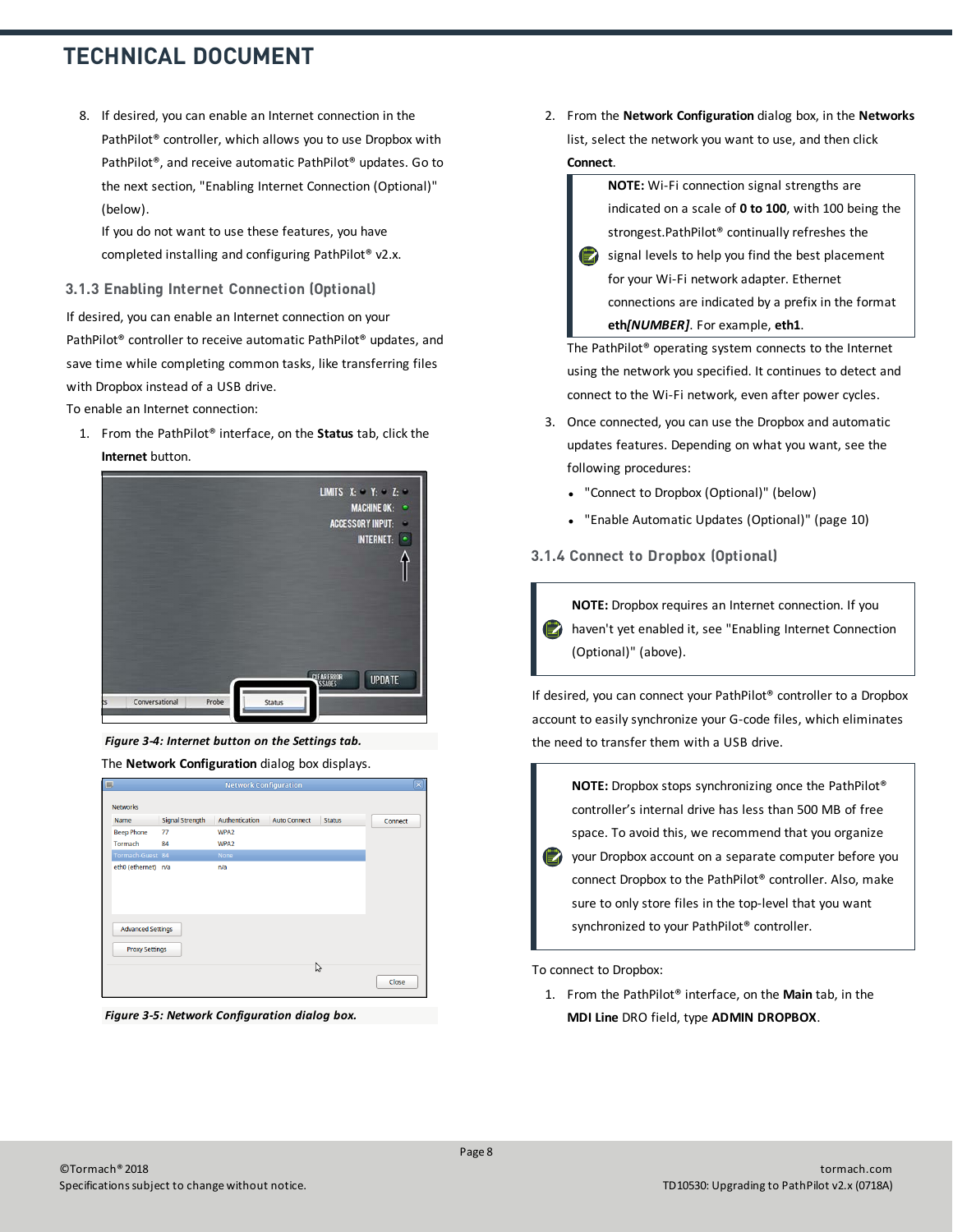2. Press **ENTER** on the keyboard.

The **Dropbox Configuration** application displays.

| Install        | Dropbox not installed. |  |
|----------------|------------------------|--|
| Start Syncing  |                        |  |
| Stop Syncing   |                        |  |
| Exclude Folder |                        |  |
| Restore Folder |                        |  |
| Change Account |                        |  |
| Uninstall      |                        |  |
|                |                        |  |

*Figure 3-6: Dropbox Configuration application.*

3. Click **Install**.

The **Dropbox Installation** dialog box displays.

4. Click **OK**.



*Figure 3-7: Dropbox Installation dialog box.*

The Dropbox installation starts and continues for about a minute. When done, a web browser displays.

5. From the web browser, sign in or create a Dropbox account. The PathPilot® controller connects to the Dropbox account, creates a local **Dropbox** folder that is visible in **File** tab, and syncronizes the folder.

6. Because Dropbox stops synchronizing once the PathPilot® controller's internal drive has less than 500 MB of free space, we recommend that you exclude large or unrelated folders from synchronization. Click **Exclude Folder...**.

|                      | <b>Dropbox Configuration</b>                               |       |
|----------------------|------------------------------------------------------------|-------|
| Install              | Dropbox is already running!                                |       |
| <b>Start Syncing</b> | Syncing (1,347 files remaining)<br>Downloading 1,347 files |       |
| Exclude Folder       |                                                            |       |
| Change Account       |                                                            |       |
| Uninstall            |                                                            |       |
|                      |                                                            | Close |

*Figure 3-8: Exclude Folder button.*

The **Add Folder to Excluded Set** dialog box displays.

7. From the **Add Folder to Excluded Set** dialog box, type the name of the folder to exclude.

| Dropbox is already running!<br>Install<br><b>Start Syncing</b><br><b>Add Folder to Excluded Set</b><br>All folders are automatically synced onto the controller. Adding a folder<br>to the Excluded Set prevents Dropbox from syncing it further.<br>E<br>If the folder has already been synced onto the controller, you will have<br>to remove it using the PathPilot file tab to recover the disk space.<br>R<br>Folder name:<br>CH |  | <b>Dropbox Configuration</b> |    |
|---------------------------------------------------------------------------------------------------------------------------------------------------------------------------------------------------------------------------------------------------------------------------------------------------------------------------------------------------------------------------------------------------------------------------------------|--|------------------------------|----|
|                                                                                                                                                                                                                                                                                                                                                                                                                                       |  |                              |    |
|                                                                                                                                                                                                                                                                                                                                                                                                                                       |  |                              |    |
|                                                                                                                                                                                                                                                                                                                                                                                                                                       |  |                              |    |
|                                                                                                                                                                                                                                                                                                                                                                                                                                       |  | Cancel                       | OK |

*Figure 3-9: Add Folder to Excluded Set dialog box.*

- **NOTE:** You can only exclude folders, not individual files.
- 8. Click **OK**.
- 9. Click **Close**.

The PathPilot® controller is now connected to Dropbox.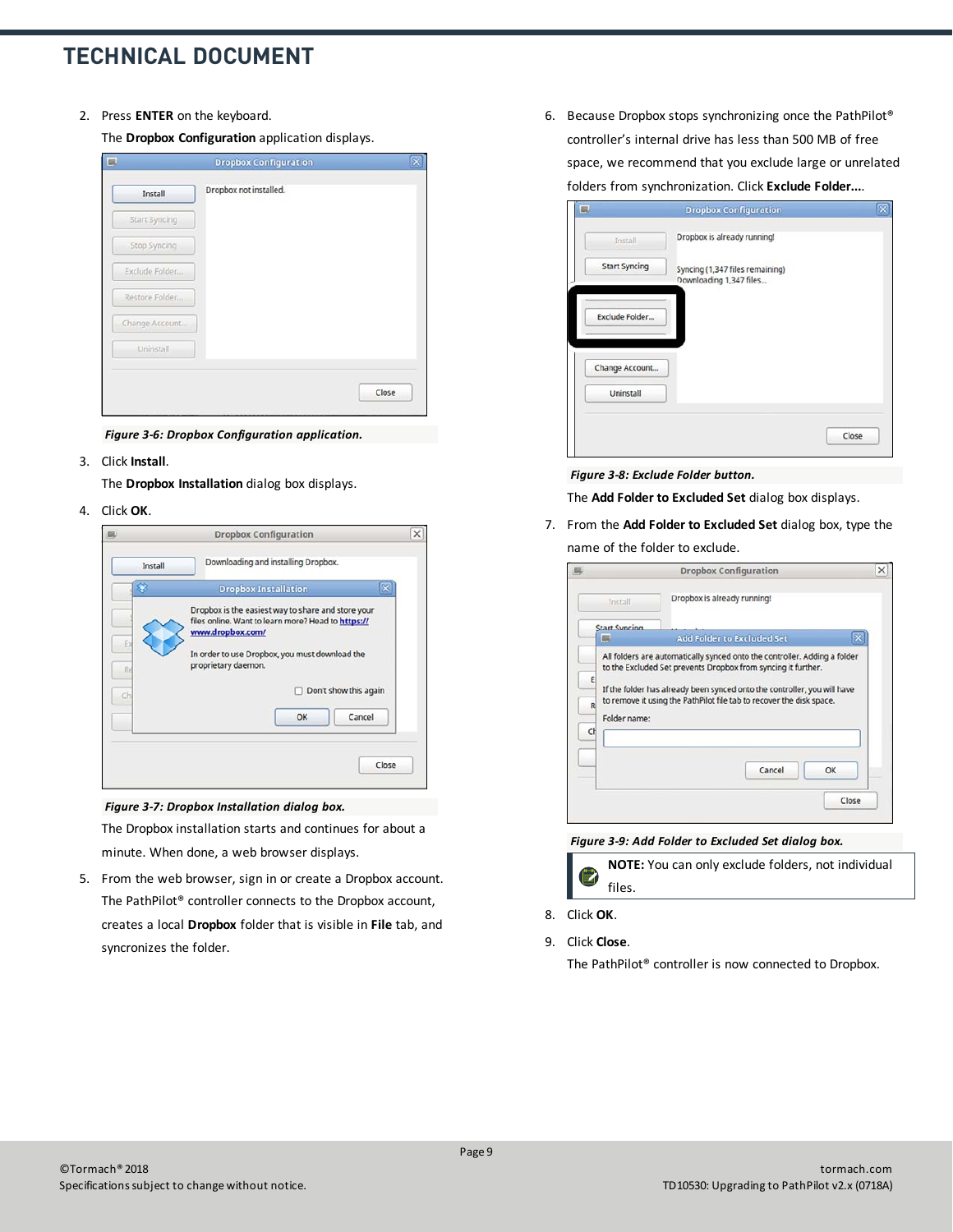#### <span id="page-9-0"></span>**3.1.5 Enable Automatic Updates (Optional)**



If desired, you can enable automatic updates for PathPilot®. To enable automatic updates:

1. From the PathPilot® interface, on the **Status** tab, click **Update**.

The **Software Update** dialog box displays.



*Figure 3-10: Software Update dialog box.*

- 2. From the **Software Update** dialog box, select the **Check online daily for updates; confirmation required for download and installation** checkbox.
- 3. Click **Close**.

When future updates are available, the **Status** tab displays a notification.